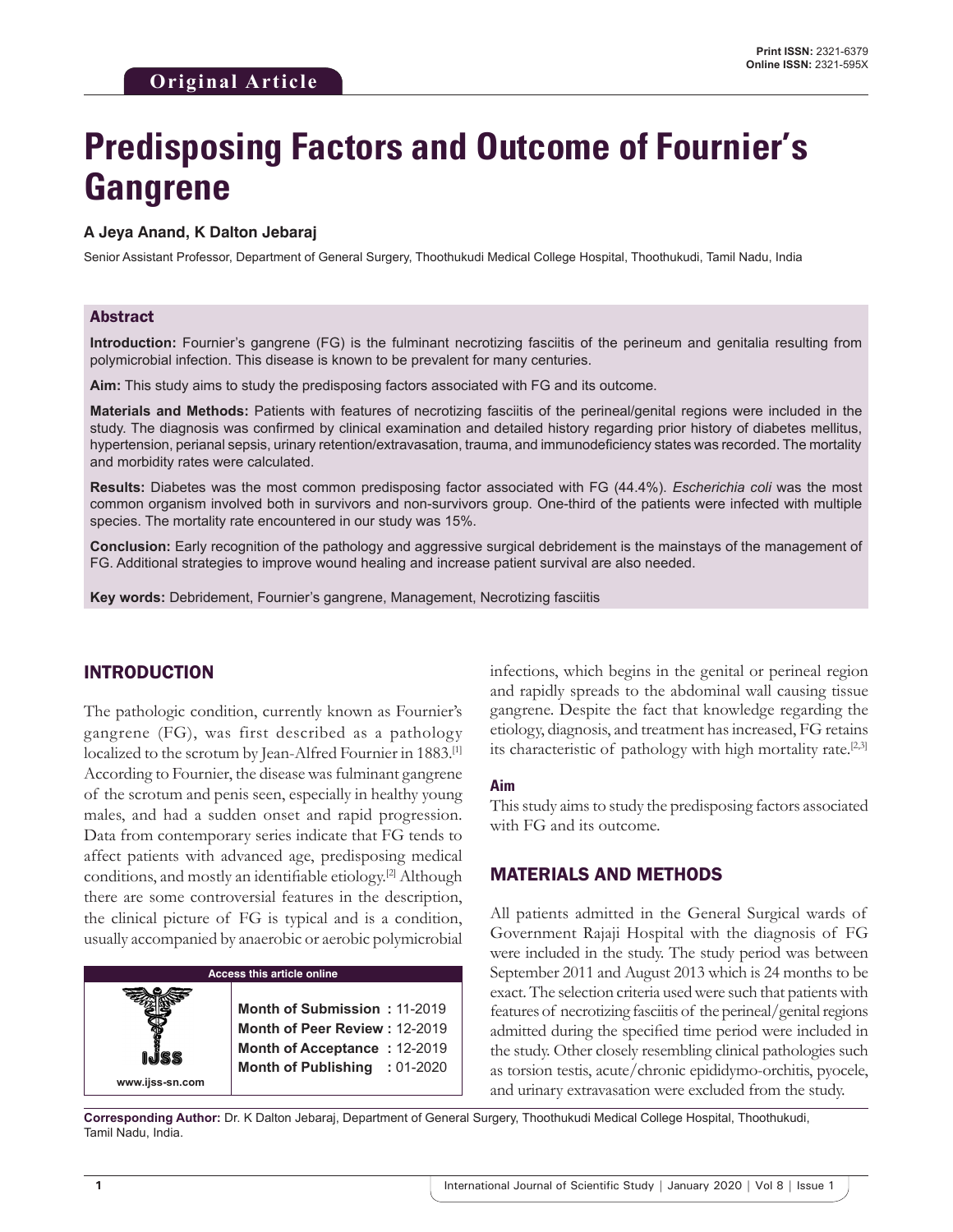The diagnosis was confirmed by clinical examination and detailed history regarding the prior history of diabetes mellitus, hypertension, perianal sepsis, urinary retention/ extravasation, trauma, and immunodeficiency states was recorded. Complete physical examination of the patient was done including the site, extent, and depth of the disease. Routine investigations including hemoglobin %, complete blood count, erythrocyte sedimentation rate, random blood sugar, renal function test, serum electrolytes, urine sugar and acetone (if required), pus culture, and sensitivity and screening for HIV were done as required. Broad-spectrum antibiotics were administered initially and later changed to antibiotics according to their pus culture and sensitivity. Those patients who presented with shock were initially resuscitated and then proceeded to definitive treatment, which is surgical debridement. The debridements were done on a daily basis until healthy granulation tissue was seen over the ulcer bed. After then, either the wound was allowed to heal by secondary intention or by secondary suturing or by a split skin graft or a local flap. The outcome of the patients was noted. The mortality and morbidity rates were calculated.

# RESULTS

This study encompasses a total of 27 patients, all cases were male. The majority of the cases were in the age group between the  $6<sup>th</sup>$  and  $7<sup>th</sup>$  decades, which was about  $37\%$ (10 cases) followed by  $40-50$  years age group with  $26\%$ (7 cases). The disease was predominantly found to occur in the low socioeconomic status disease in the study (89%).

Diabetes mellitus holds a significant share in leading to FG in the study. It comes up to 44% (12 cases) followed by hypertension with 22% (6 cases). The other significant factors are urinary stricture with extravasation (11%) and perianal sepsis (15%). Trauma accounts for 1 case (4%). Idiopathic, i.e., no known significant factors takes up to 25% of the total [Figure 1].

Regarding the spread of the disease and its extent, perineum was most commonly involved in the study, i.e., 48% of the cases. Extension to the thighs and anterior abdominal wall was the next predominant sites with 26% and 22%, respectively. The genital organs, i.e., penis were invariably not involved in all the cases. When the disease involves the abdominal wall, the mortality rate shoots up to 67% followed by 57% when it involves thighs and 31% in cases of perineal extension [Table 1].

In this study, about 52% of the patients were admitted to the hospital after 2 days of their initial symptom. Around 19% and 11% of the patients were admitted after 1 and 3 days of their initial symptom, respectively. The significance of these statistics is that there was absolutely no mortality in these patients. However, when the days get longer, the mortality rate rises significantly. About 7% of the patients showed themselves at the hospital after 3 days, in which the mortality rate was 50%. When the day becomes 4, there is 100% mortality rate.

The survivors group presented after a mean of 2 days of their initial symptom, whereas it was 4.75 for the nonsurvivors. The mean duration of hospitalization for the survivors was 37.9 while for the non-survivors group, it was 3.25 [Figure 2].

Almost 52% of the patients required a minimum of 3–5 debridements. About 19% of the patients required more than 10 debridements. The number of debridements



**Figure 1: Distribution of patients according to predisposing factors**





# **Table 1: Distribution of patients correlating the extent of spread and mortality**

| <b>Extent of spread</b> | <b>Number</b><br>of cases | <b>Number</b><br>of deaths | Mortality rate (%) |
|-------------------------|---------------------------|----------------------------|--------------------|
| Perineum                | 13                        |                            | 30.77              |
| Abdominal wall          | 6                         |                            | 66.67              |
| Thighs                  |                           |                            | 57.14              |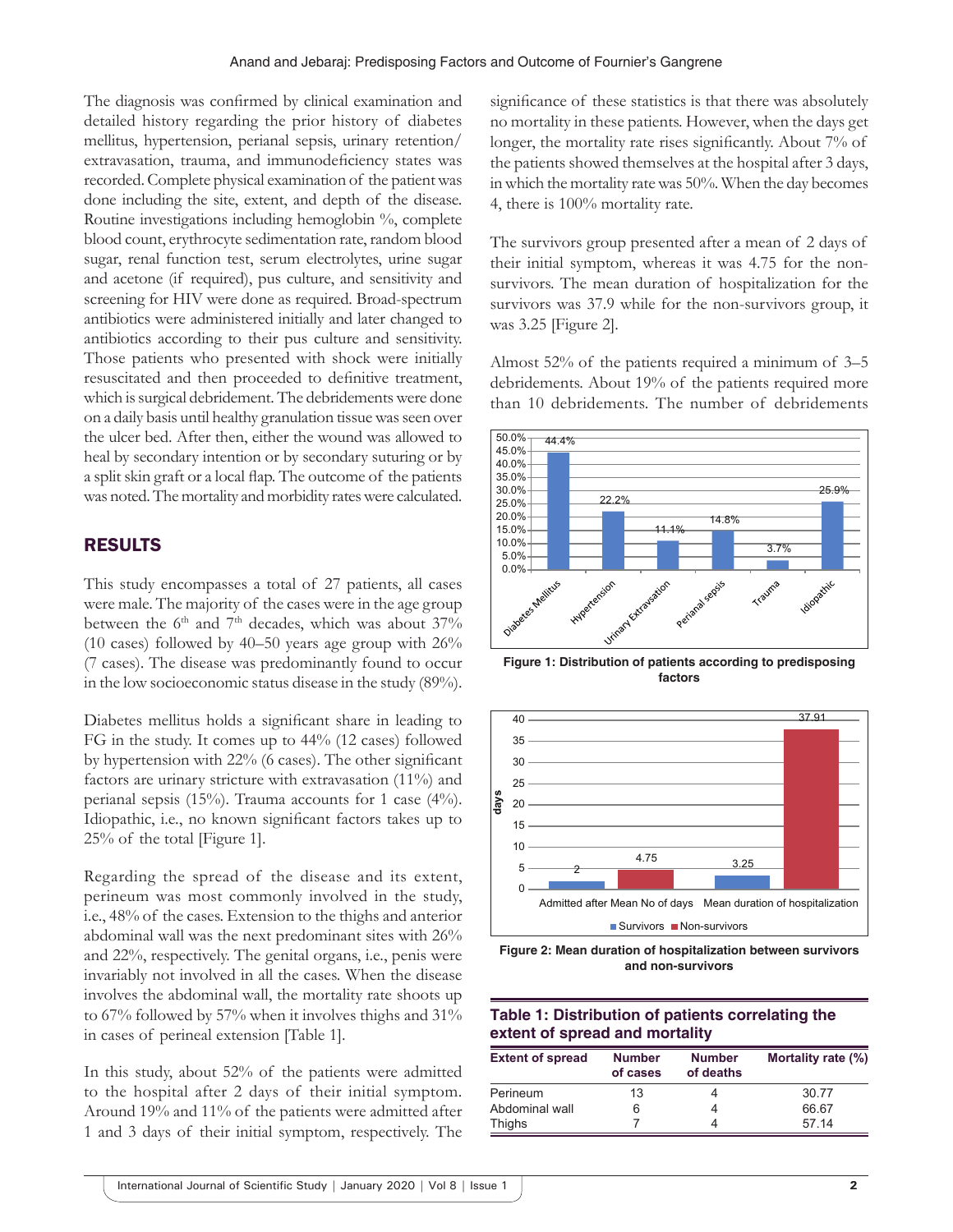generally correlates with the number of days of stay in the hospital. More the number of the debridements, longer the stay in the hospital [Figure 3].

Various organisms, alone or in combination, were cultured from the wound. *Escherichia coli* ( $n = 11$ , 40.74%) and *Klebsiella* ( $n = 7, 25.93\%$ ) were the most commonly isolated bacteria. The other organisms isolated were *Staphylococcus aureus*, *Proteus mirabilis*, *Pseudomonas aeruginosa*, *Streptococcus pyogenes*, and *Bacteroides* species.

Although surgical debridement and antibiotics are the principles of treatment in FG, definitive treatment after the initial step is mandatory. On discussing the various options available, 40% of the patients required split skin grafting for wound cover after the primary debridement, making it the most popular of the treatment options. About 25% of the subjects were left to heal by secondary intention, mostly because the size of the remnant wound was too small or the scrotal wound had gone in for contraction. About 18% of the subjects needed secondary suturing for the remnant wound. About 7% of the patients were subjected to a temporary proximal loop colostomy as the perineal



**Figure 3: Distribution of debridements**



**Figure 4: Distribution of outcome**

extension of the disease had gone into deeper planes involving the anal sphincters, leading to anal incontinence resulting in fecal soiling of the wound. These patients would later be subjected to sphincter repair and colostomy closure at a later date. Another 7% of the patients had to undergo suprapubic cystostomy due to the etiology of the FG in these cases. These were urinary extravasation resulting from urethral stricture, leading to the onset of FG.

The total number of patients in the study was 27, of which 4 patients expired and the remaining 23 were discharged. The mortality rate in the study was 15% Figure 4.

# **DISCUSSION**

FG remains a pathological condition with high mortality. The mortality rates reported in the literature range between 3% and 45% and severe sepsis, coagulopathy, acute kidney failure, diabetic ketoacidosis, and multiple organ failure are given as the causes of the deaths.[2,3] One of the most important factors altering the prognosis of the patient has been reported to be the extent of the area affected by the pathology.[4] Furthermore, conditions such as advanced age, colorectal origin of the disease necessitating colostomy, and the presence of renal or hepatic failure have also been shown to be factors which adversely affect prognosis.<sup>[2,5]</sup>

Many conditions believed to contribute to the development of the disease are diabetes mellitus, alcoholism, immunosuppression, local trauma, genitourinary infections, acquired immunodeficiency syndrome,<sup>[6]</sup> malignant neoplasms,[7] and liver and renal disease.[8] In all these conditions, there was a decrease in the host immunity that determined the development of the infection. Diabetes mellitus is the most commonly associated comorbid condition  $(20-70\%)$ , <sup>[9]</sup> but controversy still exists as to whether or not diabetes mellitus is associated with increased mortality. In a study by Torremadé Barreda *et al*. [9] and Yanar *et al*.,[10] there was no increase in the mortality in diabetic patients. In their study, Nisbet and Thompson<sup>[11]</sup> concluded that diabetes is a risk factor for the occurrence of FG, but it does not affect the prognosis. However, if diabetes mellitus is associated with chronic alcoholism, then it carries a bad prognosis.[12] Immunosuppression is also a very important contributing factor, especially in post-transplant patients<sup>[13]</sup> and in patients receiving bone marrow transplantation,<sup>[14]</sup> because in such patients, their immunosuppressive state favors bacterial, viral, and fungal infection.

In a study of 1641 males with FG (treated at 593 hospitals) by Sorensen *et al.*,<sup>[15]</sup> increased mortality was associated with increasing patient age, four specific comorbidities (hypertension, congestive heart failure, renal failure,